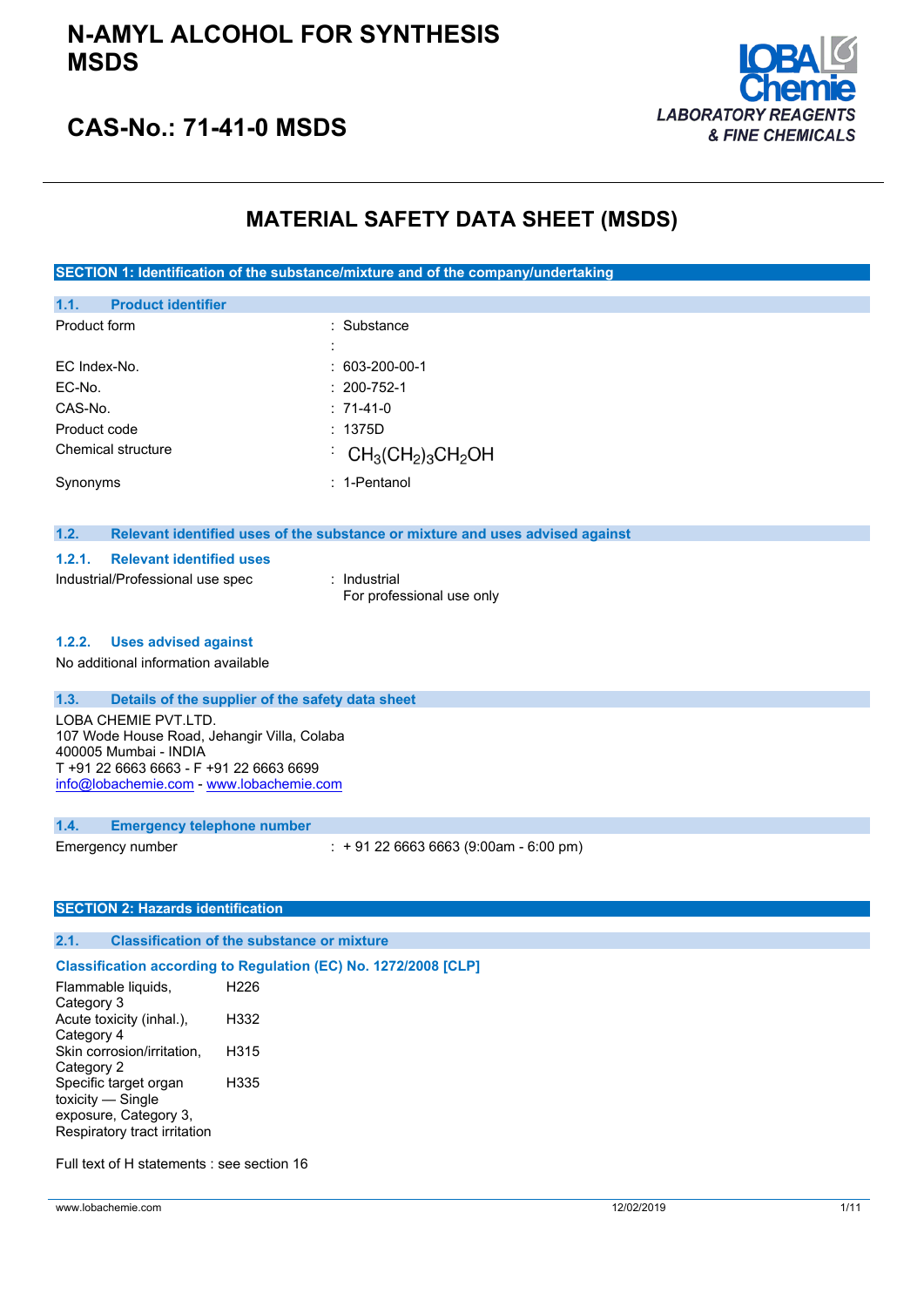Safety Data Sheet

#### **Classification according to Directive 67/548/EEC [DSD] or 1999/45/EC [DPD]**

Xn; R20 Xi; R37/38 R10 Full text of R-phrases: see section 16

### **Adverse physicochemical, human health and environmental effects** No additional information available

| 2.2. | <b>Label elements</b>                                      |                                                                                                                                                   |
|------|------------------------------------------------------------|---------------------------------------------------------------------------------------------------------------------------------------------------|
|      | Labelling according to Regulation (EC) No. 1272/2008 [CLP] |                                                                                                                                                   |
|      | Hazard pictograms (CLP)                                    |                                                                                                                                                   |
|      |                                                            | GHS02<br>GHS07                                                                                                                                    |
|      | Signal word (CLP)                                          | : Warning                                                                                                                                         |
|      | Hazard statements (CLP)                                    | : H226 - Flammable liquid and vapour.<br>H315 - Causes skin irritation.<br>H332 - Harmful if inhaled.<br>H335 - May cause respiratory irritation. |
|      | Precautionary statements (CLP)                             | : P261 - Avoid breathing vapours, dust, fume, gas.                                                                                                |

### **2.3. Other hazards**

No additional information available

| <b>SECTION 3: Composition/information on ingredients</b> |                   |                                |  |
|----------------------------------------------------------|-------------------|--------------------------------|--|
|                                                          |                   |                                |  |
| 3.1.                                                     | <b>Substances</b> |                                |  |
| Name                                                     |                   | : n-AMYL ALCOHOL FOR SYNTHESIS |  |
| CAS-No.                                                  |                   | $:71-41-0$                     |  |
| EC-No.                                                   |                   | $: 200 - 752 - 1$              |  |
| EC Index-No.                                             |                   | $: 603-200-00-1$               |  |
|                                                          |                   |                                |  |

Full text of R- and H-statements: see section 16

**3.2. Mixtures**

Not applicable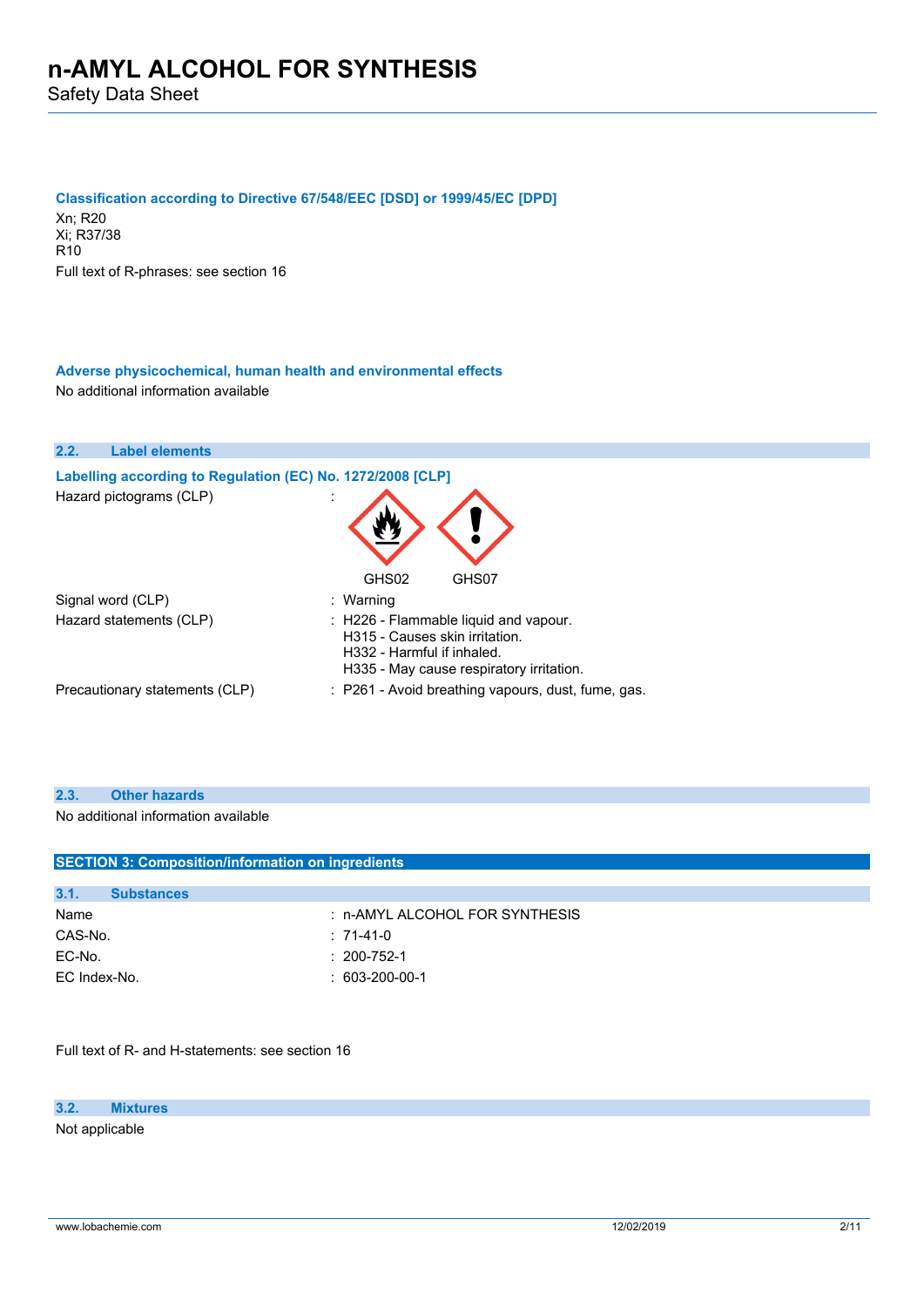Safety Data Sheet

**SECTION 4: First aid measures**

| 4.1.<br><b>Description of first aid measures</b>                    |                                                                                                                                                                                                                                                     |
|---------------------------------------------------------------------|-----------------------------------------------------------------------------------------------------------------------------------------------------------------------------------------------------------------------------------------------------|
| First-aid measures after inhalation                                 | Remove person to fresh air and keep comfortable for breathing. Call a POISON<br>CENTER/doctor if you feel unwell.                                                                                                                                   |
| First-aid measures after skin contact                               | : Wash with plenty of water/ Wash contaminated clothing before reuse. Get<br>medical advice/attention.                                                                                                                                              |
| First-aid measures after eye contact                                | Rinse cautiously with water for several minutes. Remove contact lenses, if present<br>and easy to do. Continue rinsing. Get medical advice/attention.                                                                                               |
| First-aid measures after ingestion                                  | : Rinse mouth. Do not induce vomiting.                                                                                                                                                                                                              |
| 4.2.<br>Most important symptoms and effects, both acute and delayed |                                                                                                                                                                                                                                                     |
| Symptoms/effects after inhalation                                   | : May cause respiratory irritation. Harmful if inhaled.                                                                                                                                                                                             |
| Symptoms/effects after skin contact                                 | Causes skin irritation.                                                                                                                                                                                                                             |
| 4.3.                                                                | Indication of any immediate medical attention and special treatment needed                                                                                                                                                                          |
| Treat symptomatically.                                              |                                                                                                                                                                                                                                                     |
| <b>SECTION 5: Firefighting measures</b>                             |                                                                                                                                                                                                                                                     |
| 5.1.<br><b>Extinguishing media</b>                                  |                                                                                                                                                                                                                                                     |
| Suitable extinguishing media                                        | Carbon dioxide. Dry powder. Foam. Water spray.                                                                                                                                                                                                      |
| Unsuitable extinguishing media                                      | : Do not use a heavy water stream.                                                                                                                                                                                                                  |
| 5.2.<br>Special hazards arising from the substance or mixture       |                                                                                                                                                                                                                                                     |
| Fire hazard                                                         | : Flammable liquid and vapour.                                                                                                                                                                                                                      |
| Explosion hazard                                                    | : May form flammable/explosive vapour-air mixture.                                                                                                                                                                                                  |
| 5.3.<br><b>Advice for firefighters</b>                              |                                                                                                                                                                                                                                                     |
| Protection during firefighting                                      | Do not enter fire area without proper protective equipment, including respiratory<br>protection.                                                                                                                                                    |
| <b>SECTION 6: Accidental release measures</b>                       |                                                                                                                                                                                                                                                     |
| 6.1.                                                                | Personal precautions, protective equipment and emergency procedures                                                                                                                                                                                 |
| General measures                                                    | : Remove ignition sources. Use special care to avoid static electric charges. No open<br>flames. No smoking.                                                                                                                                        |
| 6.1.1.<br>For non-emergency personnel                               |                                                                                                                                                                                                                                                     |
| <b>Emergency procedures</b>                                         | : Evacuate unnecessary personnel.                                                                                                                                                                                                                   |
| For emergency responders<br>6.1.2.                                  |                                                                                                                                                                                                                                                     |
| Protective equipment                                                | : Use personal protective equipment as required.                                                                                                                                                                                                    |
| Emergency procedures                                                | : Ventilate area.                                                                                                                                                                                                                                   |
| <b>Environmental precautions</b><br>6.2.                            |                                                                                                                                                                                                                                                     |
| Avoid release to the environment.                                   |                                                                                                                                                                                                                                                     |
| 6.3.<br>Methods and material for containment and cleaning up        |                                                                                                                                                                                                                                                     |
| Methods for cleaning up                                             | : Collect spillage. On land, sweep or shovel into suitable containers.                                                                                                                                                                              |
| <b>Reference to other sections</b><br>6.4.                          |                                                                                                                                                                                                                                                     |
| No additional information available                                 |                                                                                                                                                                                                                                                     |
| <b>SECTION 7: Handling and storage</b>                              |                                                                                                                                                                                                                                                     |
| 7.1.<br><b>Precautions for safe handling</b>                        |                                                                                                                                                                                                                                                     |
| Additional hazards when processed                                   | : Handle empty containers with care because residual vapours are flammable.                                                                                                                                                                         |
| Precautions for safe handling                                       | Avoid contact with skin and eyes. Take precautionary measures against static<br>discharge. Use only non-sparking tools. Keep away from sources of ignition - No<br>smoking. Use only outdoors or in a well-ventilated area. Do not breathe vapours. |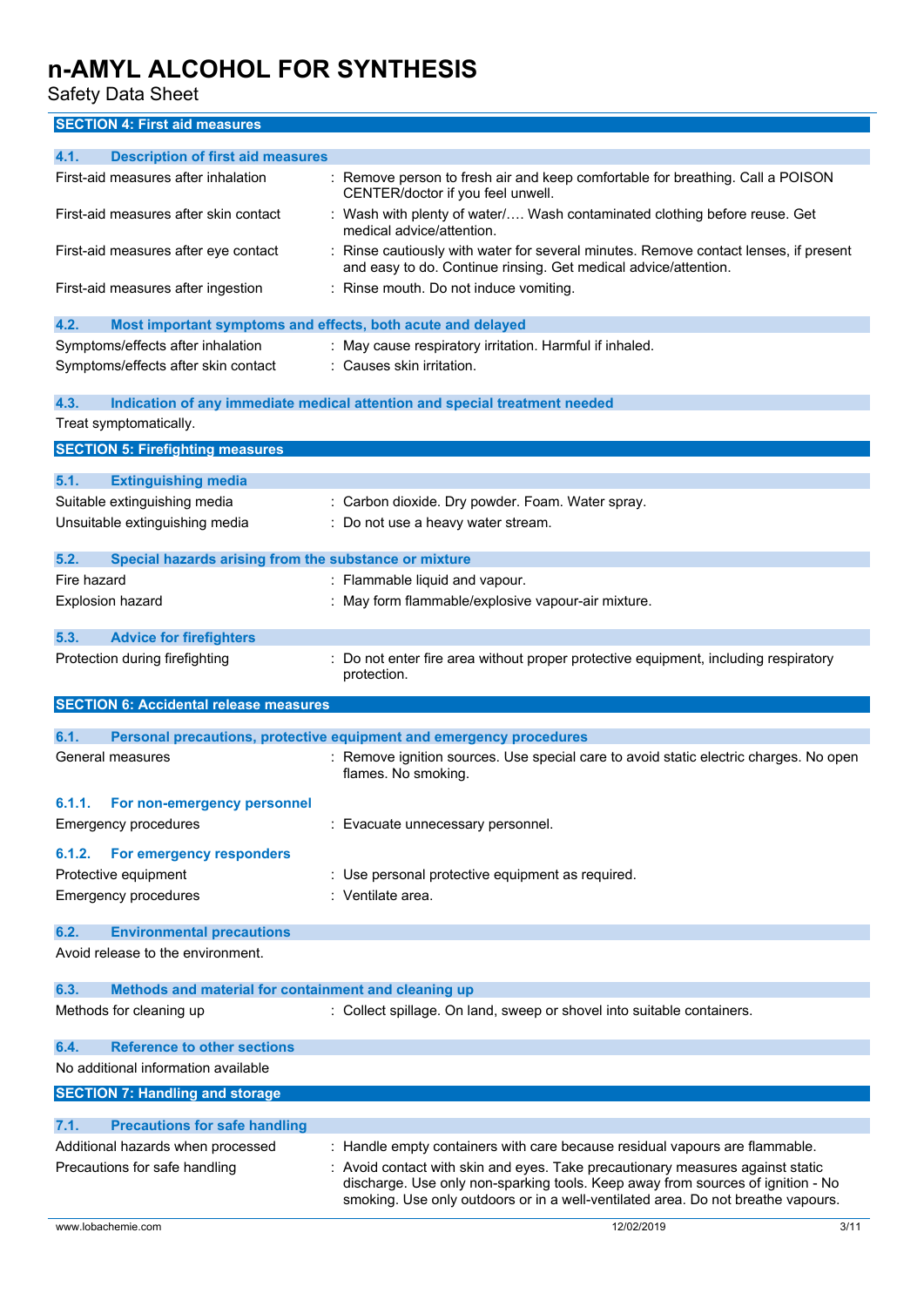Safety Data Sheet

| Hygiene measures                                                     | : Do not eat, drink or smoke when using this product. Wash hands and other exposed<br>areas with mild soap and water before eating, drinking or smoking and when leaving<br>work. |
|----------------------------------------------------------------------|-----------------------------------------------------------------------------------------------------------------------------------------------------------------------------------|
| 7.2.<br>Conditions for safe storage, including any incompatibilities |                                                                                                                                                                                   |
| <b>Technical measures</b>                                            | : Proper grounding procedures to avoid static electricity should be followed.<br>Ground/bond container and receiving equipment.                                                   |
| Storage conditions                                                   | : Keep container tightly closed. Keep in fireproof place.                                                                                                                         |
| Incompatible materials                                               | $:$ Heat sources.                                                                                                                                                                 |
| 7.3.<br><b>Specific end use(s)</b>                                   |                                                                                                                                                                                   |
| No additional information available                                  |                                                                                                                                                                                   |
| <b>SECTION 8: Exposure controls/personal protection</b>              |                                                                                                                                                                                   |

### **8.1. Control parameters**

No additional information available

| 8.2.<br><b>Exposure controls</b>                   |                                                                  |  |
|----------------------------------------------------|------------------------------------------------------------------|--|
| Hand protection                                    | : Protective gloves                                              |  |
| Eye protection                                     | : Chemical goggles or safety glasses                             |  |
| Skin and body protection                           | : Wear suitable protective clothing                              |  |
| Respiratory protection                             | : In case of inadequate ventilation wear respiratory protection. |  |
| <b>SECTION 9: Physical and chemical properties</b> |                                                                  |  |

| Information on basic physical and chemical properties<br>9.1. |                                             |            |      |
|---------------------------------------------------------------|---------------------------------------------|------------|------|
| Physical state                                                | : Liquid                                    |            |      |
| Molecular mass                                                | : 88.15 g/mol                               |            |      |
| Colour                                                        | : Clear Colorless.                          |            |      |
| Odour                                                         | : pleasant.                                 |            |      |
| Odour threshold                                               | $: 0.1$ ppm                                 |            |      |
| pH                                                            | : 7                                         |            |      |
| Relative evaporation rate (butylacetate=1)                    | : No data available                         |            |      |
| Melting point                                                 | : -78 $^{\circ}$ C                          |            |      |
| Freezing point                                                | : No data available                         |            |      |
| Boiling point                                                 | : $137.5$ °C                                |            |      |
| Flash point                                                   | : 33 °C                                     |            |      |
| Critical temperature                                          | : 313 °C                                    |            |      |
| Auto-ignition temperature                                     | : 300 $^{\circ}$ C                          |            |      |
| Decomposition temperature                                     | : No data available                         |            |      |
| Flammability (solid, gas)                                     | : Flammable<br>Flammable liquid and vapour. |            |      |
| www.lobachemie.com                                            |                                             | 12/02/2019 | 4/11 |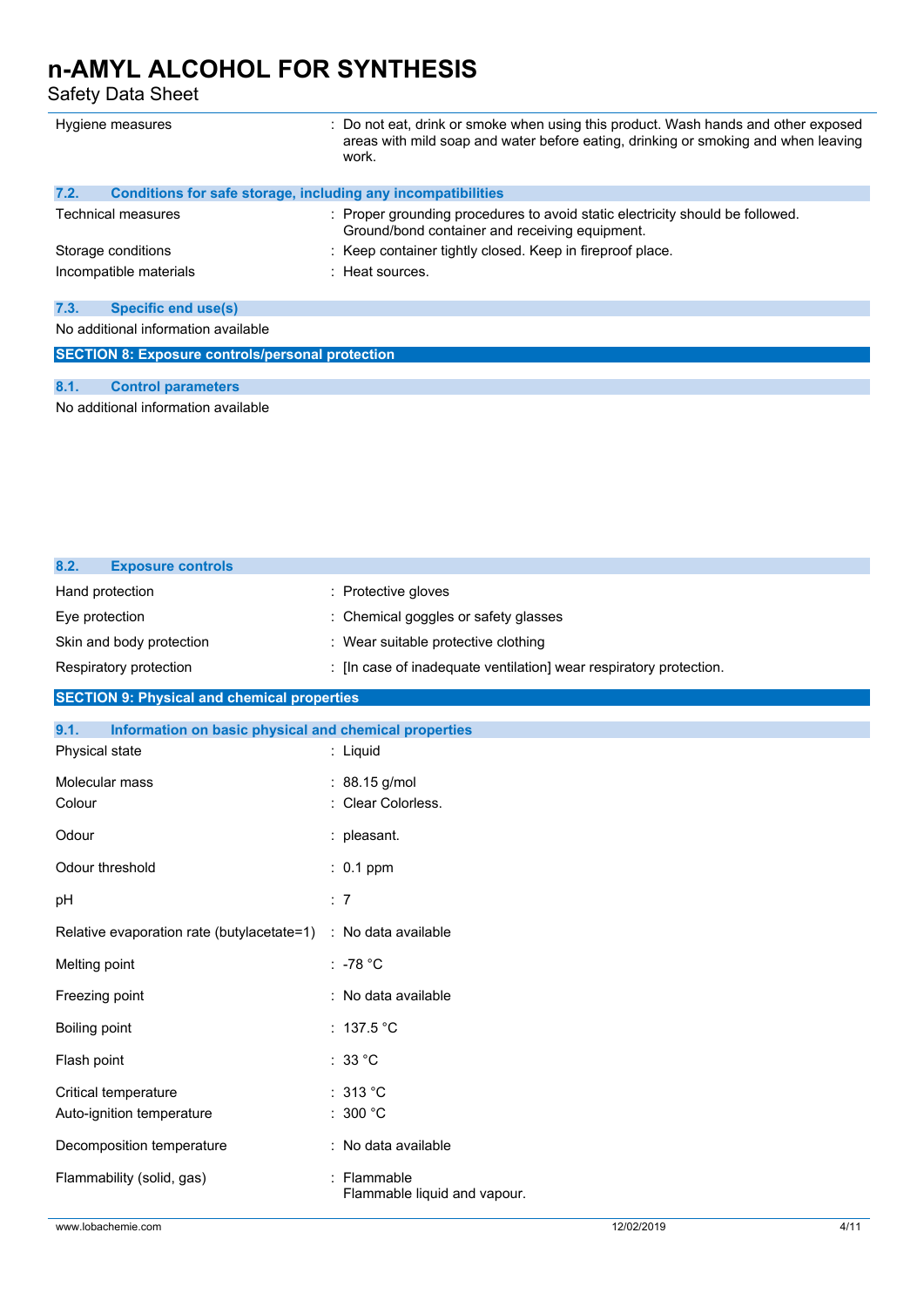Safety Data Sheet

| parety Data Sheet                                                                                                      |                                                                      |
|------------------------------------------------------------------------------------------------------------------------|----------------------------------------------------------------------|
| Vapour pressure                                                                                                        | $: 0.4$ kPa                                                          |
| Relative vapour density at 20 °C                                                                                       | : 3                                                                  |
| Relative density                                                                                                       | : No data available                                                  |
| Density<br>Relative gas density<br>Solubility                                                                          | : $0.8146$ g/cm <sup>3</sup><br>: 3.04<br>: Water: 22.8 g/l at 25 °C |
| Log Pow                                                                                                                | : 1.51                                                               |
| Viscosity, kinematic                                                                                                   | : No data available                                                  |
| Viscosity, dynamic                                                                                                     | : No data available                                                  |
| <b>Explosive properties</b>                                                                                            | : No data available                                                  |
| Oxidising properties                                                                                                   | : No data available                                                  |
| <b>Explosive limits</b>                                                                                                | $: 0.012 - 0.1$ vol %                                                |
| <b>Other information</b><br>9.2.<br>No additional information available<br><b>SECTION 10: Stability and reactivity</b> |                                                                      |
|                                                                                                                        |                                                                      |
| 10.1.<br><b>Reactivity</b>                                                                                             |                                                                      |
| No additional information available                                                                                    |                                                                      |
| 10.2.<br><b>Chemical stability</b>                                                                                     |                                                                      |
| Stable under normal conditions.                                                                                        |                                                                      |
| 10.3.<br><b>Possibility of hazardous reactions</b>                                                                     |                                                                      |
| No additional information available                                                                                    |                                                                      |
| <b>Conditions to avoid</b><br>10.4.                                                                                    |                                                                      |
| Open flame. Heat. Sparks.                                                                                              |                                                                      |
| <b>Incompatible materials</b><br>10.5.                                                                                 |                                                                      |
| No additional information available                                                                                    |                                                                      |
| 10.6.<br><b>Hazardous decomposition products</b>                                                                       |                                                                      |
| May release flammable gases.                                                                                           |                                                                      |
| <b>SECTION 11: Toxicological information</b>                                                                           |                                                                      |
| 11.1.<br>Information on toxicological effects                                                                          |                                                                      |
| Acute toxicity                                                                                                         | : Harmful if inhaled.                                                |
| Skin corrosion/irritation                                                                                              | Causes skin irritation.<br>pH: 7                                     |
| Serious eye damage/irritation                                                                                          | : Not classified                                                     |

pH: 7 Respiratory or skin sensitisation : Not classified Germ cell mutagenicity **in the COV** classified Carcinogenicity **Carcinogenicity 1989**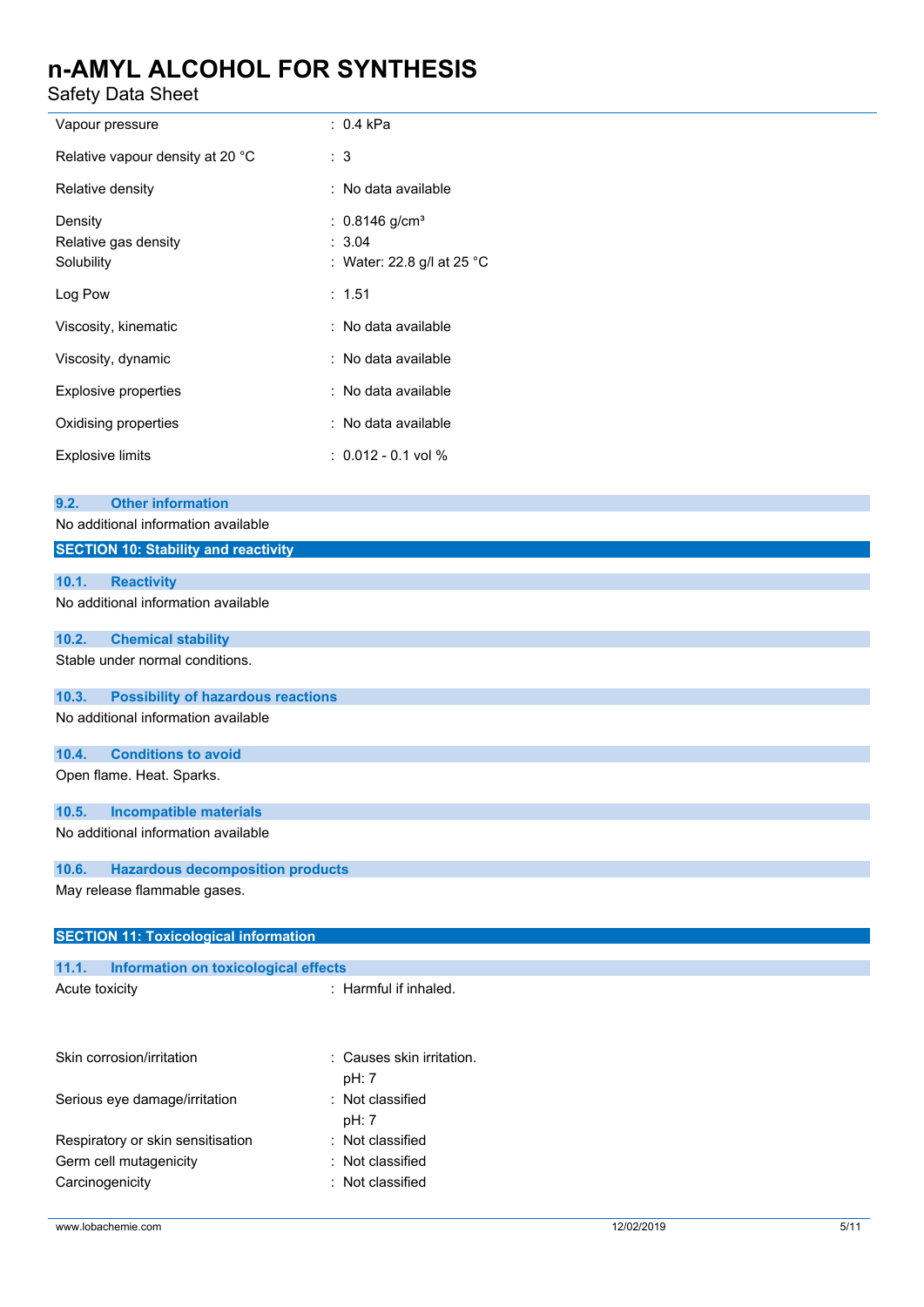Safety Data Sheet

| Reproductive toxicity<br>STOT-single exposure | : Not classified<br>: May cause respiratory irritation. |
|-----------------------------------------------|---------------------------------------------------------|
| STOT-repeated exposure                        | : Not classified                                        |
| Aspiration hazard                             | : Not classified                                        |

| <b>SECTION 12: Ecological information</b> |                                     |  |
|-------------------------------------------|-------------------------------------|--|
|                                           |                                     |  |
| 12.1.                                     | <b>Toxicity</b>                     |  |
|                                           | No additional information available |  |

### **12.2. Persistence and degradability**

No additional information available

| 12.3.   | <b>Bioaccumulative potential</b>       |      |
|---------|----------------------------------------|------|
|         | n-AMYL ALCOHOL FOR SYNTHESIS (71-41-0) |      |
| Log Pow |                                        | 1.51 |
|         |                                        |      |

### **12.4. Mobility in soil**

No additional information available

## **12.5. Results of PBT and vPvB assessment**

No additional information available

| 12.6.<br>Other adverse effects                |                                                                                                                                                                  |
|-----------------------------------------------|------------------------------------------------------------------------------------------------------------------------------------------------------------------|
| No additional information available           |                                                                                                                                                                  |
| <b>SECTION 13: Disposal considerations</b>    |                                                                                                                                                                  |
|                                               |                                                                                                                                                                  |
| 13.1.<br><b>Waste treatment methods</b>       |                                                                                                                                                                  |
| Product/Packaging disposal<br>recommendations | : Dispose of contents/container to hazardous or special waste collection point, in<br>accordance with local, regional, national and/or international regulation. |
| Additional information                        | Handle empty containers with care because residual vapours are flammable.                                                                                        |
| <b>SECTION 14: Transport information</b>      |                                                                                                                                                                  |

In accordance with ADR / RID / IMDG / IATA / ADN

| 14.1.<br><b>UN number</b> |        |            |      |
|---------------------------|--------|------------|------|
| UN-No. (ADR)              | : 1105 |            |      |
| UN-No. (IMDG)             | : 1105 |            |      |
| UN-No. (IATA)             | : 1105 |            |      |
| UN-No. (ADN)              | : 1105 |            |      |
| UN-No. (RID)              | : 1105 |            |      |
| www.lobachemie.com        |        | 12/02/2019 | 6/11 |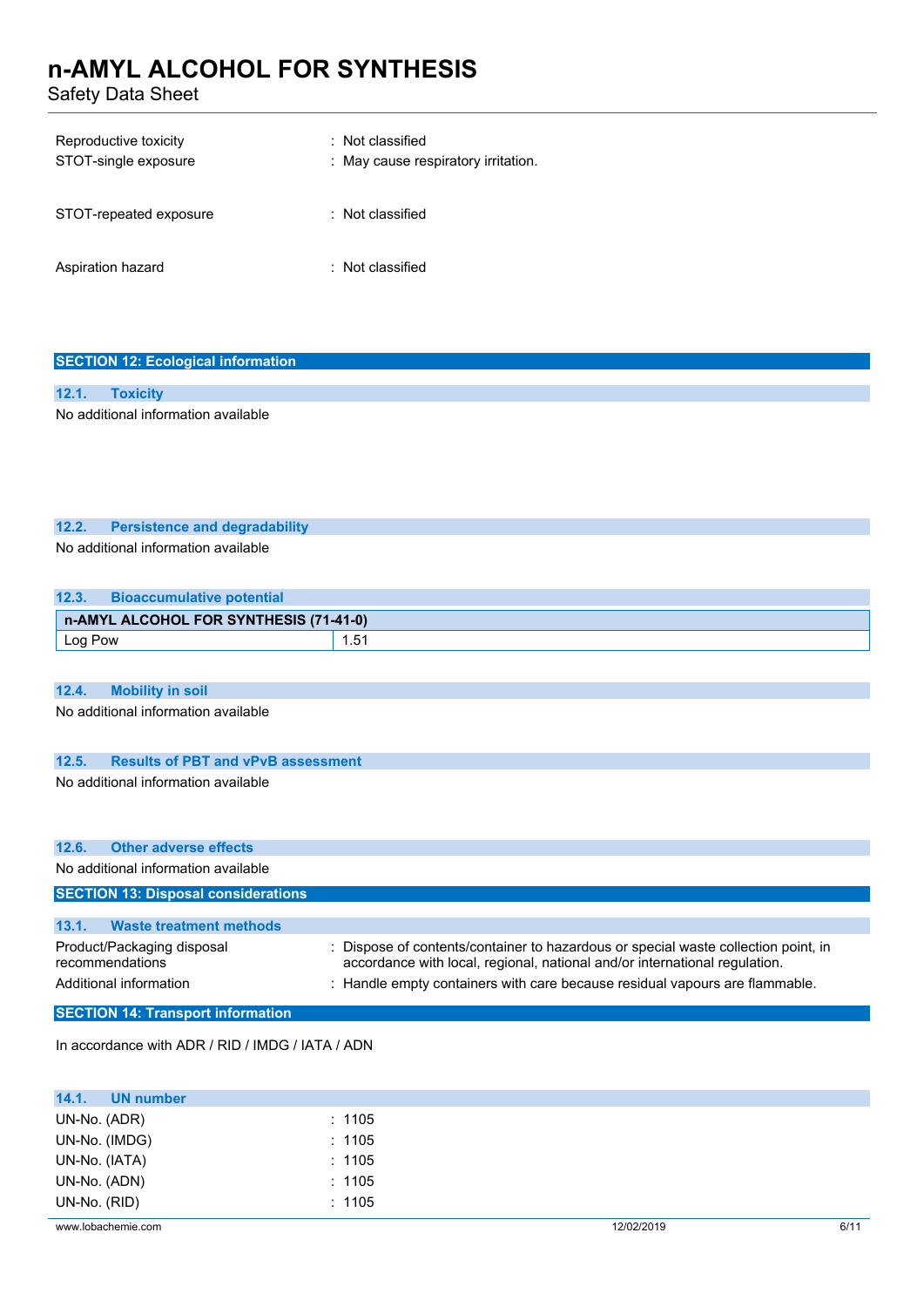Safety Data Sheet

| 14.2.<br><b>UN proper shipping name</b>                                                                                                                                                                                                                                                                                                                        |                                                                                                                                                                                                                                           |
|----------------------------------------------------------------------------------------------------------------------------------------------------------------------------------------------------------------------------------------------------------------------------------------------------------------------------------------------------------------|-------------------------------------------------------------------------------------------------------------------------------------------------------------------------------------------------------------------------------------------|
| Proper Shipping Name (ADR)<br>Proper Shipping Name (IMDG)<br>Proper Shipping Name (IATA)<br>Proper Shipping Name (ADN)<br>Proper Shipping Name (RID)<br>Transport document description (ADR)<br>Transport document description (IMDG)<br>Transport document description (IATA)<br>Transport document description (ADN)<br>Transport document description (RID) | : PENTANOLS<br>: PENTANOLS<br>: Pentanols<br>: PENTANOLS<br>: PENTANOLS<br>: UN 1105 PENTANOLS, 3, III, (D/E)<br>: UN 1105 PENTANOLS, 3, III<br>: UN 1105 Pentanols, 3, III<br>: UN 1105 PENTANOLS, 3, III<br>: UN 1105 PENTANOLS, 3, III |
| 14.3.<br><b>Transport hazard class(es)</b>                                                                                                                                                                                                                                                                                                                     |                                                                                                                                                                                                                                           |
| <b>ADR</b><br>Transport hazard class(es) (ADR)<br>Danger labels (ADR)                                                                                                                                                                                                                                                                                          | : 3<br>: 3                                                                                                                                                                                                                                |
|                                                                                                                                                                                                                                                                                                                                                                |                                                                                                                                                                                                                                           |
| <b>IMDG</b>                                                                                                                                                                                                                                                                                                                                                    |                                                                                                                                                                                                                                           |
| Transport hazard class(es) (IMDG)<br>Danger labels (IMDG)                                                                                                                                                                                                                                                                                                      | : 3<br>: 3                                                                                                                                                                                                                                |
|                                                                                                                                                                                                                                                                                                                                                                |                                                                                                                                                                                                                                           |
| <b>IATA</b>                                                                                                                                                                                                                                                                                                                                                    |                                                                                                                                                                                                                                           |
| Transport hazard class(es) (IATA)<br>Hazard labels (IATA)                                                                                                                                                                                                                                                                                                      | : 3<br>: 3                                                                                                                                                                                                                                |
|                                                                                                                                                                                                                                                                                                                                                                |                                                                                                                                                                                                                                           |
|                                                                                                                                                                                                                                                                                                                                                                |                                                                                                                                                                                                                                           |
| <b>ADN</b>                                                                                                                                                                                                                                                                                                                                                     |                                                                                                                                                                                                                                           |
| Transport hazard class(es) (ADN)<br>Danger labels (ADN)                                                                                                                                                                                                                                                                                                        | : 3<br>: 3                                                                                                                                                                                                                                |
|                                                                                                                                                                                                                                                                                                                                                                |                                                                                                                                                                                                                                           |
| <b>RID</b><br>Transport hazard class(es) (RID)                                                                                                                                                                                                                                                                                                                 | : 3                                                                                                                                                                                                                                       |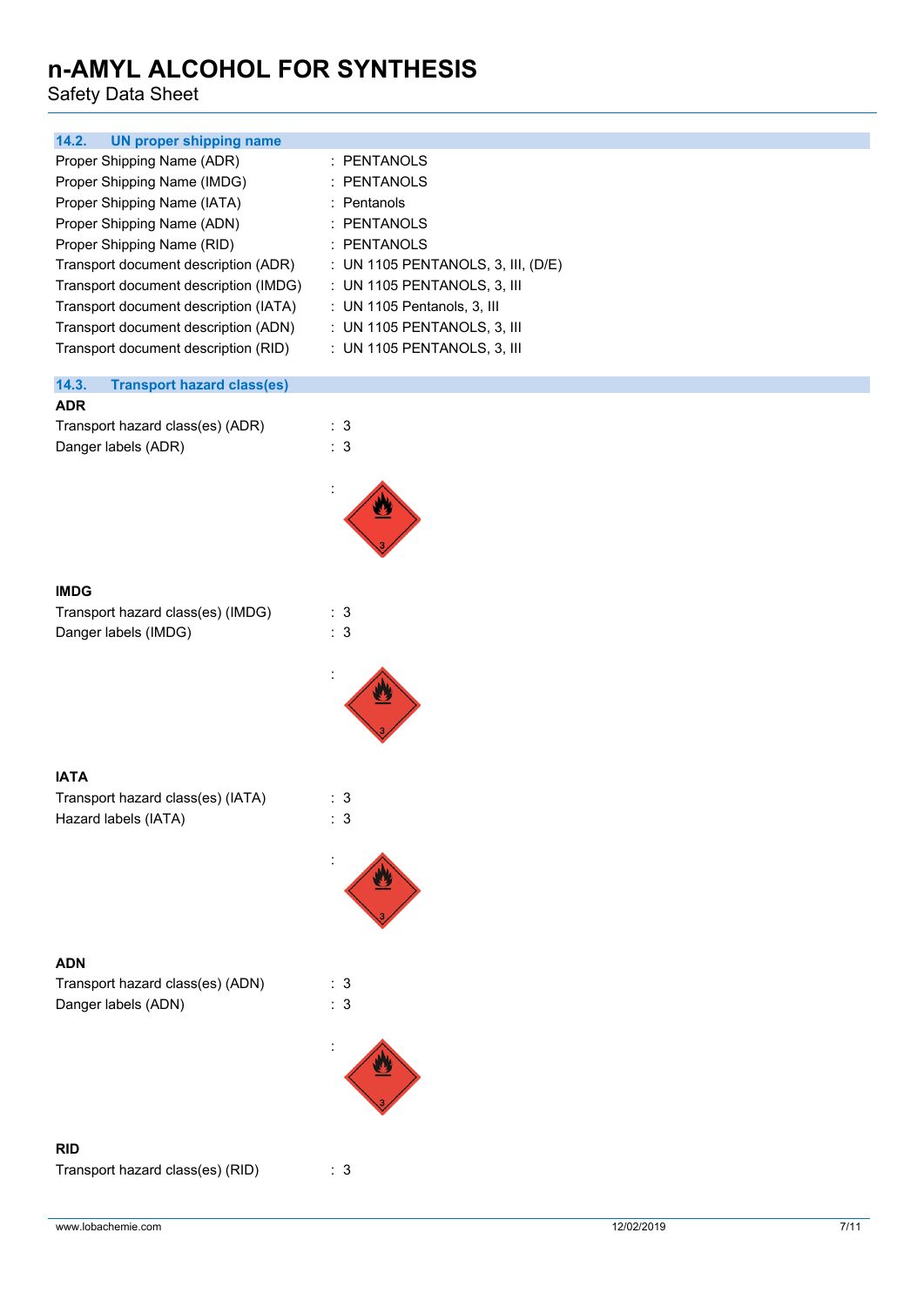Safety Data Sheet

| Danger labels (RID)                   | : 3              |
|---------------------------------------|------------------|
|                                       | ÷                |
| 14.4.<br><b>Packing group</b>         |                  |
| Packing group (ADR)                   | $\therefore$ III |
| Packing group (IMDG)                  | $\therefore$ III |
| Packing group (IATA)                  | $\therefore$ III |
| Packing group (ADN)                   | $\therefore$ III |
| Packing group (RID)                   | $\therefore$ III |
|                                       |                  |
| <b>Environmental hazards</b><br>14.5. |                  |

| Dangerous for the environment | - No                                     |
|-------------------------------|------------------------------------------|
| Marine pollutant              | - No                                     |
| Other information             | : No supplementary information available |

| 14.6.<br><b>Special precautions for user</b>                 |                                        |
|--------------------------------------------------------------|----------------------------------------|
| - Overland transport                                         |                                        |
| Classification code (ADR)                                    | : F1                                   |
| Limited quantities (ADR)                                     | : 51                                   |
| Excepted quantities (ADR)                                    | $E = 1$                                |
| Packing instructions (ADR)                                   | P001, IBC03, LP01, R001                |
| Mixed packing provisions (ADR)                               | : MP19                                 |
| Portable tank and bulk container<br>instructions (ADR)       | : T2                                   |
| Portable tank and bulk container special<br>provisions (ADR) | $:$ TP1                                |
| Tank code (ADR)                                              | $:$ LGBF                               |
| Vehicle for tank carriage                                    | $:$ FL                                 |
| Transport category (ADR)                                     | 3                                      |
| Special provisions for carriage - Packages<br>(ADR)          | : V12                                  |
| Special provisions for carriage - Operation<br>(ADR)         | $\ddot{\phantom{a}}$<br>S <sub>2</sub> |
| Hazard identification number (Kemler No.)                    | $\ddot{\phantom{a}}$<br>30             |
| Orange plates                                                | <b>30</b>                              |
|                                                              | 1105                                   |
| Tunnel restriction code (ADR)                                | : D/E                                  |
| EAC code                                                     | : ∙3YE                                 |
| - Transport by sea                                           |                                        |
| Special provisions (IMDG)                                    | : 223                                  |
| Limited quantities (IMDG)                                    | : 5L                                   |
| Excepted quantities (IMDG)                                   | : E1                                   |
| Packing instructions (IMDG)                                  | : P001, LP01                           |
| IBC packing instructions (IMDG)                              | IBC03<br>$\ddot{\cdot}$                |
| Tank instructions (IMDG)                                     | T <sub>2</sub>                         |
| Tank special provisions (IMDG)                               | $:$ TP1                                |
| EmS-No. (Fire)                                               | $F-E$                                  |

### www.lobachemie.com 3/11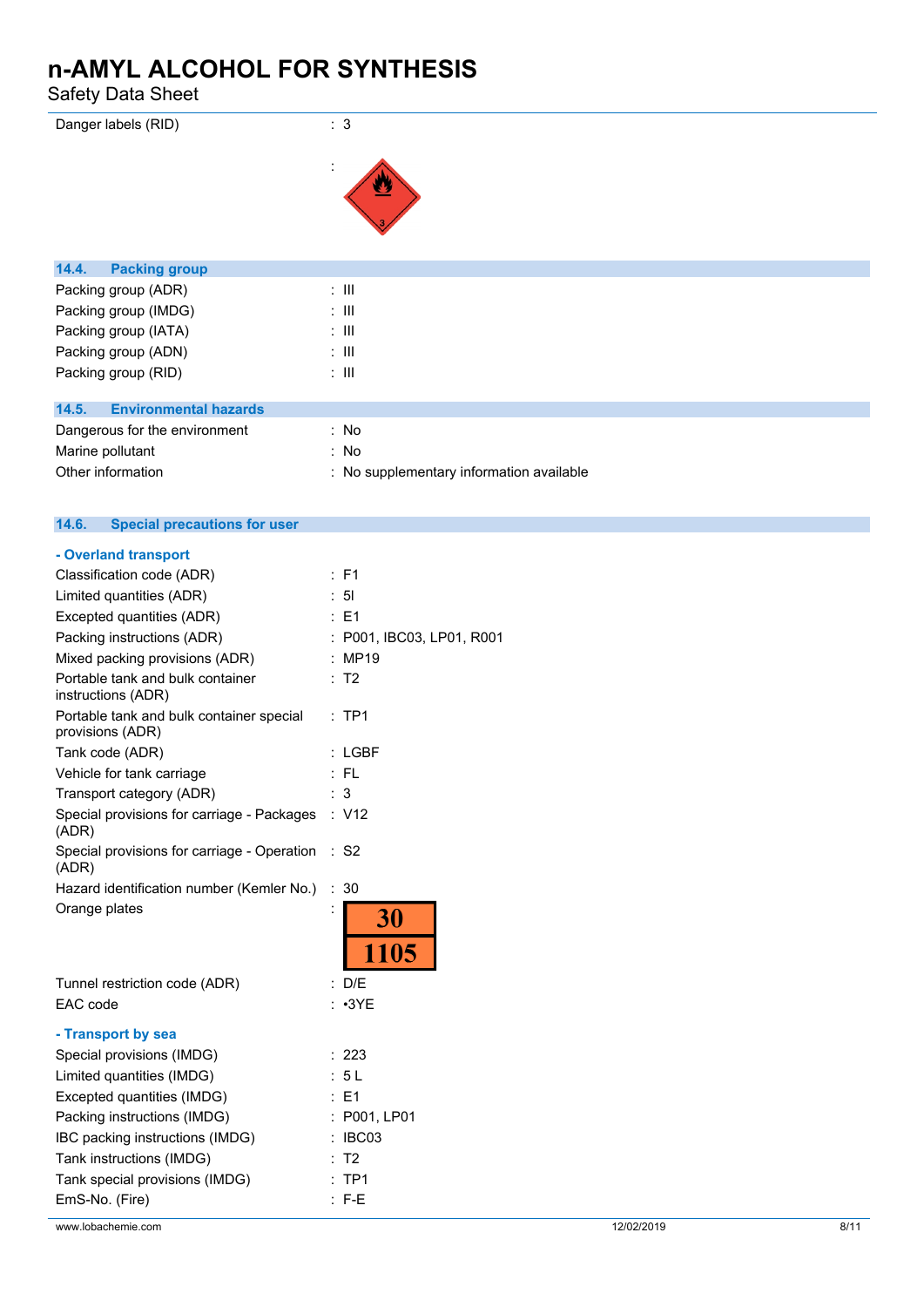Safety Data Sheet

| EmS-No. (Spillage)                                           | $: S-D$                                                                                             |
|--------------------------------------------------------------|-----------------------------------------------------------------------------------------------------|
| Stowage category (IMDG)                                      | : A                                                                                                 |
| Properties and observations (IMDG)                           | : Colourless liquids with a strong odour. Immiscible with water. Explosive limits: 1.2%<br>to 10.5% |
| MFAG-No                                                      | : 129                                                                                               |
| - Air transport                                              |                                                                                                     |
| PCA Excepted quantities (IATA)                               | $\therefore$ E1                                                                                     |
| PCA Limited quantities (IATA)                                | : Y344                                                                                              |
| PCA limited quantity max net quantity<br>(IATA)              | : 10L                                                                                               |
| PCA packing instructions (IATA)                              | : 355                                                                                               |
| PCA max net quantity (IATA)                                  | : 60L                                                                                               |
| CAO packing instructions (IATA)                              | : 366                                                                                               |
| CAO max net quantity (IATA)                                  | : 220L                                                                                              |
| Special provisions (IATA)                                    | : A3                                                                                                |
| ERG code (IATA)                                              | : 3L                                                                                                |
| - Inland waterway transport                                  |                                                                                                     |
| Classification code (ADN)                                    | $\therefore$ F1                                                                                     |
| Limited quantities (ADN)                                     | : 5L                                                                                                |
| Excepted quantities (ADN)                                    | $\therefore$ E1                                                                                     |
| Carriage permitted (ADN)                                     | $\therefore$ T                                                                                      |
| Equipment required (ADN)                                     | $:$ PP, EX, A                                                                                       |
| Ventilation (ADN)                                            | : VE01                                                                                              |
| Number of blue cones/lights (ADN)                            | $\therefore$ 0                                                                                      |
| - Rail transport                                             |                                                                                                     |
| Classification code (RID)                                    | $\therefore$ F1                                                                                     |
| Excepted quantities (RID)                                    | $\therefore$ E1                                                                                     |
| Packing instructions (RID)                                   | : P001, IBC03, LP01, R001                                                                           |
| Mixed packing provisions (RID)                               | : MP19                                                                                              |
| Portable tank and bulk container<br>instructions (RID)       | $\therefore$ T2                                                                                     |
| Portable tank and bulk container special<br>provisions (RID) | $:$ TP1                                                                                             |
| Tank codes for RID tanks (RID)                               | : LGBF                                                                                              |
| Transport category (RID)                                     | $\mathbf{3}$                                                                                        |
| Special provisions for carriage - Packages : W12<br>(RID)    |                                                                                                     |
| Colis express (express parcels) (RID)                        | : CE4                                                                                               |
| Hazard identification number (RID)                           | : 30                                                                                                |

### **14.7. Transport in bulk according to Annex II of MARPOL 73/78 and the IBC Code**

Not applicable

### **SECTION 15: Regulatory information**

**15.1. Safety, health and environmental regulations/legislation specific for the substance or mixture**

### **15.1.1. EU-Regulations**

No REACH Annex XVII restrictions

n-AMYL ALCOHOL FOR SYNTHESIS is not on the REACH Candidate List n-AMYL ALCOHOL FOR SYNTHESIS is not on the REACH Annex XIV List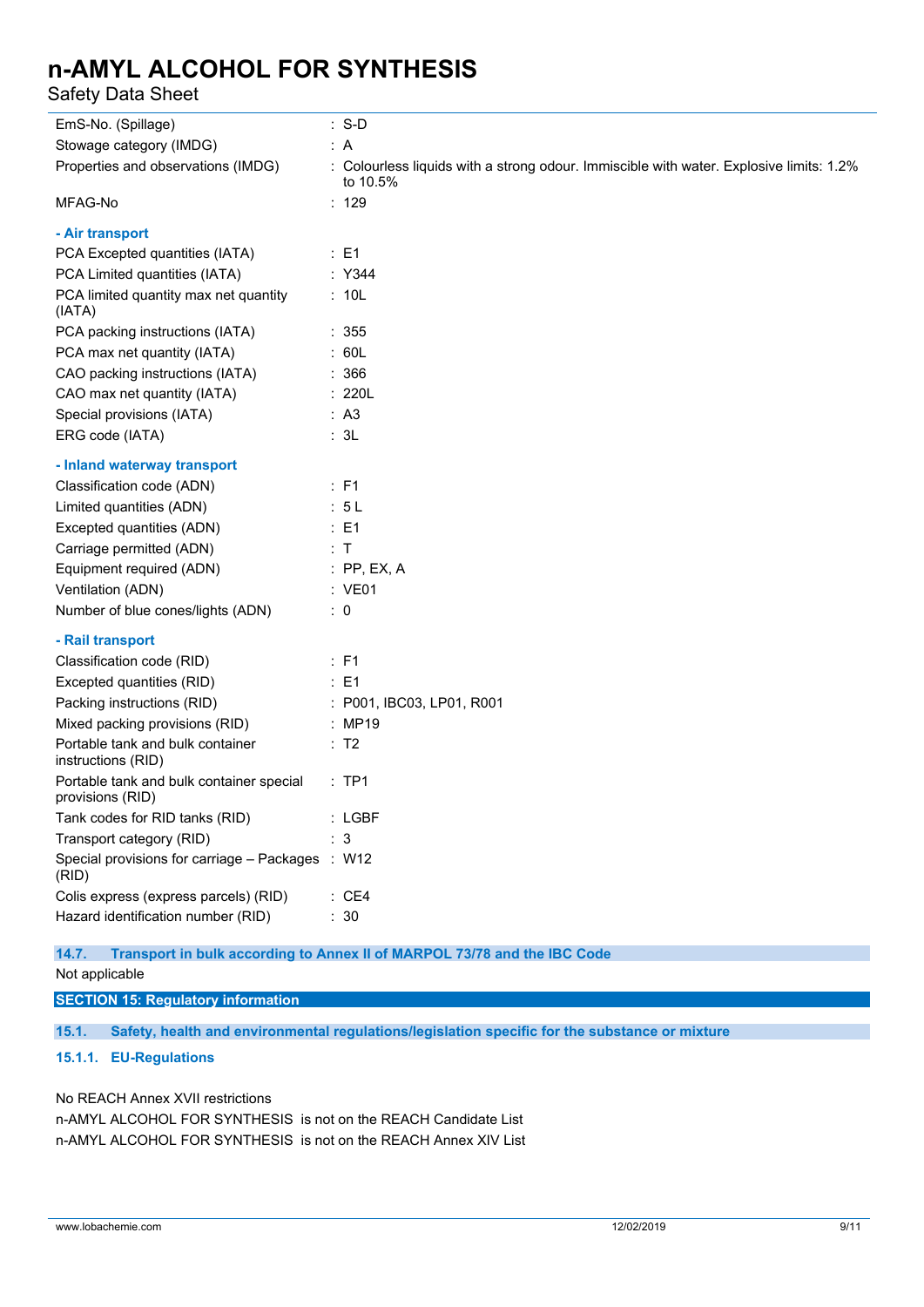### **15.1.2. National regulations**

#### **Germany**

| Reference to AwSV                                                                       | : Water hazard class (WGK) 1, Slightly hazardous to water (Classification according to<br>AwSV; ID No. 18)                                   |
|-----------------------------------------------------------------------------------------|----------------------------------------------------------------------------------------------------------------------------------------------|
| 12th Ordinance Implementing the Federal<br>Immission Control Act - 12. BlmSchV          | : Is not subject of the 12. BlmSchV (Hazardous Incident Ordinance)                                                                           |
| <b>Netherlands</b>                                                                      |                                                                                                                                              |
| SZW-lijst van kankerverwekkende stoffen                                                 | : The substance is not listed                                                                                                                |
| SZW-lijst van mutagene stoffen                                                          | : The substance is not listed                                                                                                                |
| NIET-limitatieve lijst van voor de<br>voortplanting giftige stoffen – Borstvoeding      | : The substance is not listed                                                                                                                |
| NIET-limitatieve lijst van voor de<br>voortplanting giftige stoffen -<br>Vruchtbaarheid | $\therefore$ The substance is not listed                                                                                                     |
| NIET-limitatieve lijst van voor de<br>voortplanting giftige stoffen – Ontwikkeling      | : The substance is not listed                                                                                                                |
| <b>Denmark</b>                                                                          |                                                                                                                                              |
| Class for fire hazard                                                                   | $\therefore$ Class II-1                                                                                                                      |
| Store unit                                                                              | $: 5$ liter                                                                                                                                  |
| <b>Classification remarks</b>                                                           | : R10 <h226;h315;h332;h335>; Emergency management guidelines for the storage<br/>of flammable liquids must be followed</h226;h315;h332;h335> |
| Recommendations Danish Regulation                                                       | : Young people below the age of 18 years are not allowed to use the product                                                                  |

### **15.2. Chemical safety assessment**

No additional information available

### **SECTION 16: Other information**

### Full text of R-, H- and EUH-statements:

| Acute Tox. 4 (Inhalation) | Acute toxicity (inhal.), Category 4                                                        |       |  |
|---------------------------|--------------------------------------------------------------------------------------------|-------|--|
| Flam. Lig. 3              | Flammable liquids, Category 3                                                              |       |  |
| Skin Irrit. 2             | Skin corrosion/irritation, Category 2                                                      |       |  |
| STOT SE3                  | Specific target organ toxicity — Single exposure, Category 3, Respiratory tract irritation |       |  |
| H <sub>226</sub>          | Flammable liquid and vapour.                                                               |       |  |
| H315                      | Causes skin irritation.                                                                    |       |  |
| H332                      | Harmful if inhaled.                                                                        |       |  |
| H335                      | May cause respiratory irritation.                                                          |       |  |
| R <sub>10</sub>           | Flammable                                                                                  |       |  |
| <b>R20</b>                | Harmful by inhalation                                                                      |       |  |
| R37/38                    | Irritating to respiratory system and skin                                                  |       |  |
| Xi                        | Irritant                                                                                   |       |  |
| Xn                        | Harmful                                                                                    |       |  |
| www.lobachemie.com        | 12/02/2019                                                                                 | 10/11 |  |